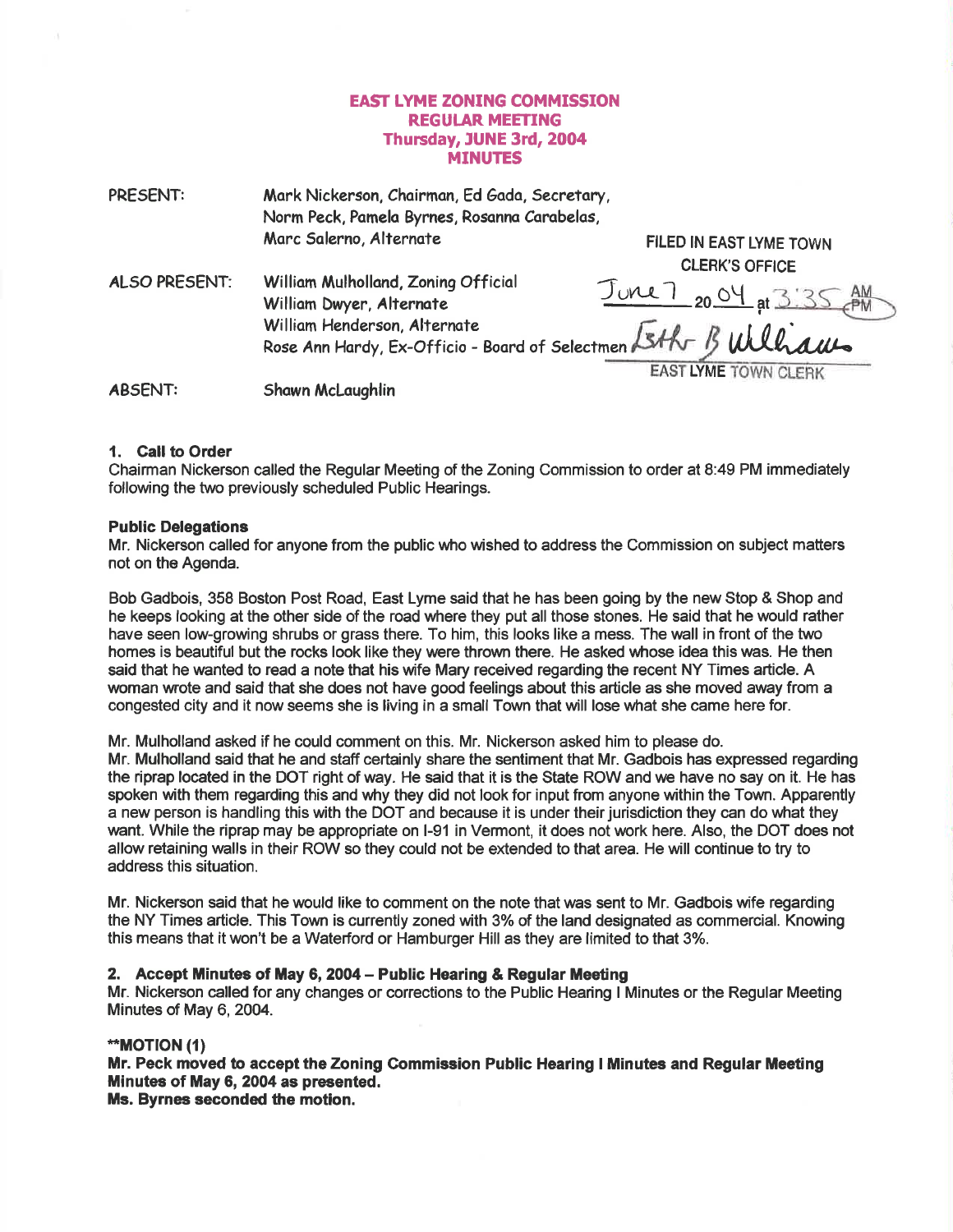#### Vote:  $4-0-2$ . Motion passed. Abstained: Ms. Carabelas and Mr. Salerno

3. Application of APT2, LLG, for a Special Permit for indoor recreation (Pensonal Fitness Training Center) use at 5 Freedom Way, Niantic, GT.

Mr. Peck recused himself for this discussion and decision and Mr. Dwyer was seated in his place for this application.

Mr. Nickerson called for comments from the Commission.

Mr. Dwyer said that in his opinion there can't be enough fitness places and that he has been going to them for some 30 years.

Ms. Carabelas said that it is nice to see a business expand and that this is something that started downtown and has to move for more space. She added that although she is sorry to see it leave downtown, it is nice to have the business stay in Town.

Mr. Nickerson said that it is sad that downtown could not find a way to accommodate this and that due to the lack of sewers in the area a business is forced out of downtown.

Mr. Mulholland explained that the septic could not handle the showers and that it is essentially a Public Health issue.

Mr. Nickerson said that he supports having a business that actually started and grew here. As a customer he wished them to know that this is a very professionally run business.

Ms. Byrnes said that she agrees with her fellow members and added that the sewer issue is ridiculous in this Town and that they should just sewer everywhere so we can get on with our business.

Mr. Nickerson called for a motion.

## \*\*MOTION (2)

Ms. Byrnes moved to approve the Application of APT2, LLC for a Special Permit to operate a 'Personal Fitness Training Center' at 5 Freedom Way, Niantic, CT. Mr. Dwyer seconded the motion. Vote:  $6-0-0$ . Motion passed.

Mr. Mulholland noted to the applicant that this decision would be published on Friday, June 11, 2004 and that they would need to come in and get a signed Special Permit from him and file it with the Town Clerk.

Note: Mr. Dwyer left the table and Mr. Peck was seated back at the table for the remainder of the meeting

## 4. Application of Theodore A. Harris to amend Section 21, Non-conforming Uses, Building and Lots. Mr. Nickerson called for any discussion.

Mr. Salerno said that he thinks that this is reasonable and that the regulations at present make it too difficult for the homeowners and that it is not right to have to piece together a home that is trying to be improved. lt has to be built correctly.

Mr. Nickerson said that he had trouble with the footprints and non-conformities however, to our knowledge they have not had a rush of people coming in to stop the rebuilds in the beach communities and in fact, everyone is doing it. With this in mind, he thinks that they need to have good and proper construction practices and this cleans that up nicely.

Ms. Carabelas commented that they would get a better and safer building out of this as this brings the regulations in line.

Ms. Byrnes said that she agrees with Mr. Nickerson and feels that the non-conformities have been taken into consideration.

Mr. Gada commented that if the non-conforming work is being done anyway, then this would hopefully insure that it will be done correctly.

## \*MOT|ON (3)

Mr. Peck moved to approve the Application of Theodore A. Harris to amend Section 21 of the Zoning Regulations by adding a new Section 21.1.9 "Reconstruction of Existing Residential Structures" and to modify Section 21.1.5.

Mr. Salemo seconded the motion.

Vote:  $6-0-0$ . Motion passed.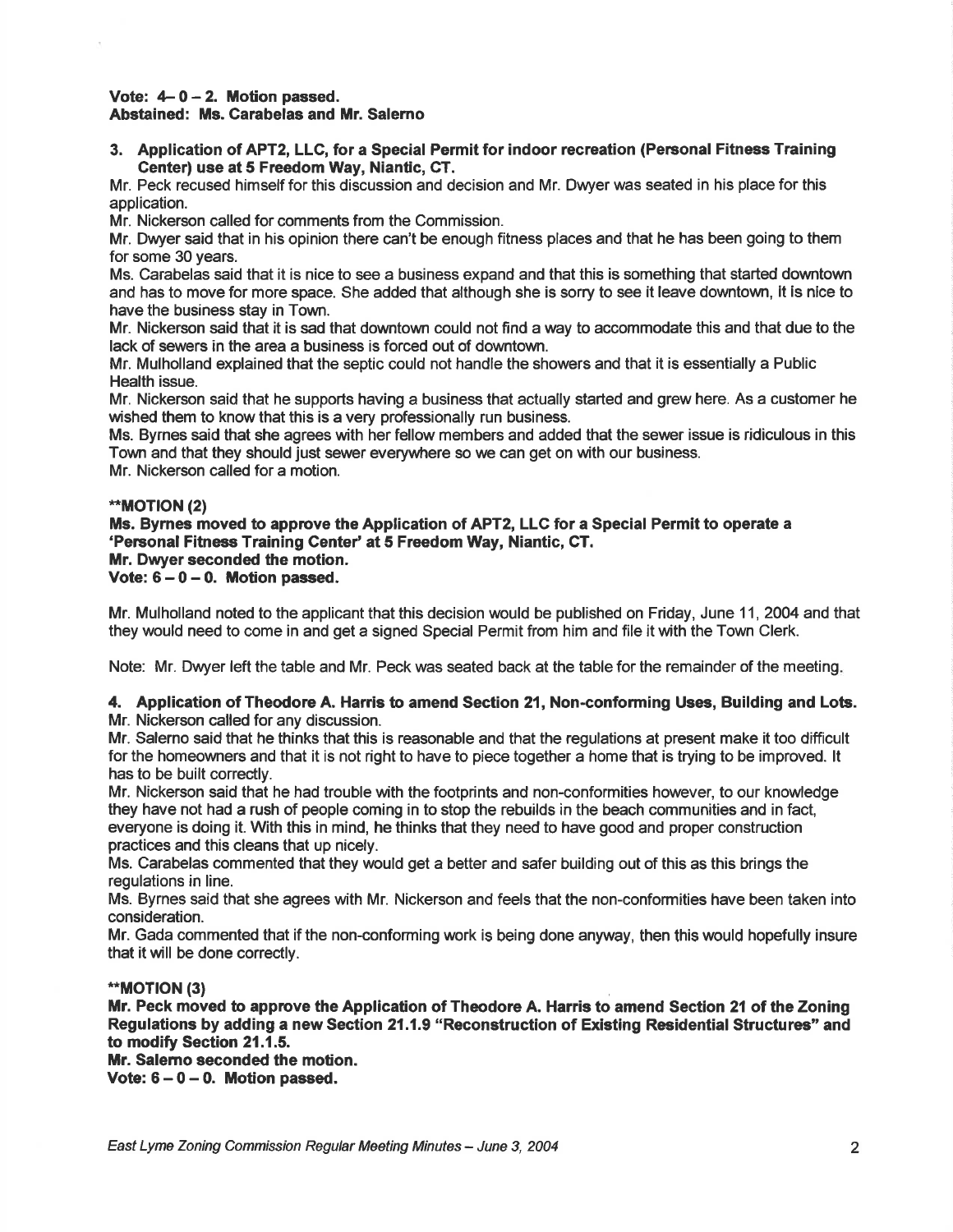Mr. Mulholland noted that this decision would also be published on Friday, June 11, 2004.

## 5. Application of Theodore A. Harris to waive rear buffer requirements to permit traffic flow between adiacent properties at 252 Flanders Road.

Mr. Nickerson asked Attorney Harris to present this application to them.

Attorney Harris passed out a site plan for the Commission members to bettervisualize this request. (Attached at end of Minutes) He explained that this is the gas station that is being remodeled in front of the Stop & Shop. It is the National Tire place, the gas station portion of it, which is surrounded by the Stop & Shop. Currently, a one for one replacement is going on there with the pumps, island and canopy. What they are trying to do is facilitate the ease of traffic flow behind this station so that patrons can get to the Stop & Shop behind it without having to go back out onto Flanders Road and come back in again. ln the Site Plan Section of the Regulations Section 24.6E No. 3 states that this Commission can eliminate the rear buffer requirement to facilitate traffic flow between sites. This would allow the traffic to flow between these two sites. Also, Mr. Mulholland has suggested that many upgrades that would be aesthetically pleasing be done to the area in terms of a concrete sidewalk and a colonial canopy.

Ms. Carabelas commented that it would be nice to see continuity there.

Ms. Byrnes asked if people would use it as a cut through.

Attorney Harris said no, as they would have to drive through the pump islands and they are not really conducive to that.

Mr. Salerno asked about the parking spaces and if there were only three to four and one handicapped. Attorney Harris said that there are 12 approved parking spaces.

Mr. Salerno asked if that was enough.

Mr. Mulholland said that they would have an office kiosk and that they would probably need eight spaces but will have 12, which should be enough. Also, Stop & Shop would be policing the site, as they would be the people holding the lease on this gas station operation.

Mr. Salerno asked if the Tire business could use the Stop & Shop parking for their business. Attorney Harris replied no.

Mr. Mulholland said that it is not an issue for this Commission. lt would be up to Stop & Shop to do the policing of this. He added that it would also be up to Stop & Shop to see that the area is kept up. Mr. Salerno asked about the curb cuts.

Mr. Mulholland said that neither he nor this Commission has the authority on curb cuts, not that he has not asked about this. He added that Attorney Harris is only here because the design regulations say that he has to be.

Mr. Nickerson asked if this is opening up a left-hand exit.

Mr. Mulholland said he thought not as it is a very tight sight.

Ms. Carabelas asked, as part of a learning process, what a rear buffer is.

Mr. Mulholland said that in the zoning regulations under Section24.6 it states that there is to be a six-foot buffer between commercial properties.

Mr. Nickerson asked about the signs and the canopy having a sign and the building having a sign and if this is allowed.

Mr. Mulholland said yes.

Mr. Nickerson asked if Stop & Shop takes ownership of this property if it would be two separate properties or combined into one.

Mr. Mulholland said that is up to Stop & Shop to do what they want.

Mr. Salerno asked if they were losing Stop & Shop parking spots due to this.

Attorney Harris and Mr. Mulholland said that they lose three and pick up one so the net loss is two however Stop & Shop has an excess of parking spots to begin with.

Ms. Carabelas said that she thinks that a'No Thru Traffic'sign would be appropriate because people would understand that this means that they cannot just cut through the gas station.

Mr. Mulholland commented that not everyone would see it that way and that it is not fair to assume that everyone would understand the sign in that way. He asked Attorney Harris if he thought that his client would be adverse to putting such a sign there.

Attorney Harris said that he did not think that it would be a problem.

\*MOT|ON (4)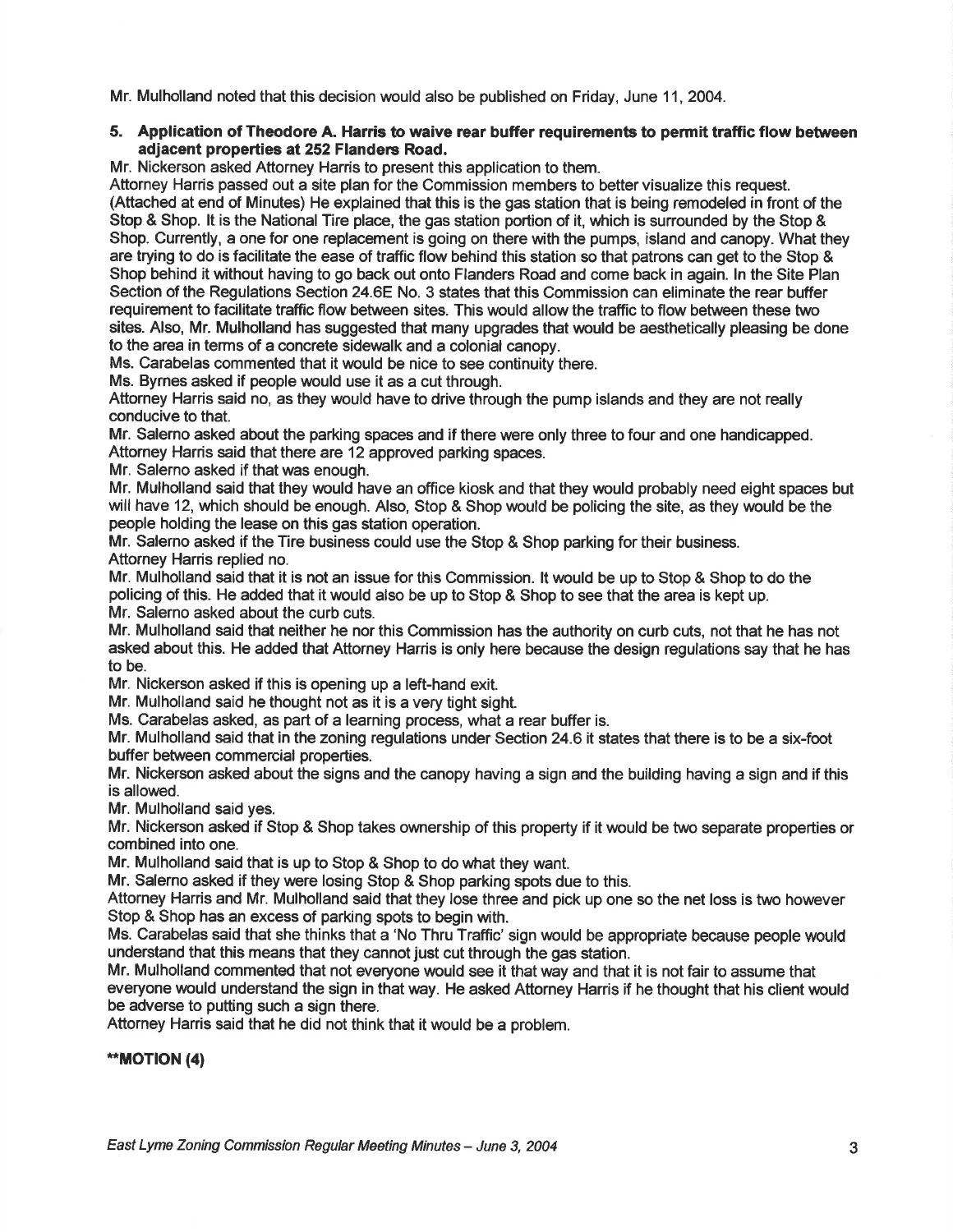Ms. Carabelas moved to approve the Application of Theodore A. Harris to waive rear buffer requirements to permit traffic flow between adjacent properties at 252 Flanders Road with an amendment to add a 'No Thru Traffic' sign to the property. Mr. Salemo seconded the motion.

Vote:  $6 - 0 - 0$ . Motion passed.

#### OLD BUSINESS

#### 1. Stormwater

Mr. Mulholland reported that this is still being worked on.

#### 2. Aquifer Protection

Mr. Mulholland reported that this is still being worked on.

## NEW BUSINESS

- 1. Application of Landmark Development Group, LLC and Jarvis of Cheshire, LLC to develop a residential "Affordable Housing Development" on property identified in the application as Tax Map 27, Lot 14; Map 31, Lot 4; Map 31.2, Lots 3 & 8; Map 32.1, Lots 2 & 36; and Map 32, Lot 1.
- Mr. Nickerson asked Mr. Mulholland to schedule this for a Public Hearing.

Mr. Mulholland said that he is in discussion with the Town Attorney regarding this and how to set the Public Hearing as he expects that it could possibly continue over some three to four evenings.

Mr. Nickerson asked what the legal time frame was that they had.

Mr. Mulholland said that they had 35 days that could go to 65 days however, they are under discussion with the Attorney on this application on how to proceed because there is litigation in process. He said that he believes that they are requesting to build 232 units.

# 2. Any business on the floor, if any by the majority vote of the Commission

Mr. Mulholland said that he needed them to add the request of Attorney McNamara by motion.

#### \*\*MOTION (5)

Mr. Salerno moved to add to the Agenda under New Business - Item 2A. Application of Attorney Jeffrey McNamara - Section 8 - Add Section 8.2.12 Multi-Family, Multi-Story Dwelling. Ms, Byrnee seconded the motion.

Vote:  $6-0-0$ . Motion passed.

## 2A. Application of Attorney Jeffrey McNamara to add to Section 8 of the Zoning Regulations Section 8.2.12 Multi-Family, Multi-Story Dwelling.

Mr. Nickerson asked Mr. Mulholland to schedule this for a Public Hearing.

## 3. Zoning Official

Mr. Mulholland reported that the Stop & Shop would be opening June 17, 2004. They will be doing a walk through and punch list soon. He also reported that regarding the riprap issue - where the stone wall is being built, that was where the Walgreen's was going to go. He has spoken with the DOT on this and there is a new guy on the job. He has asked for grass improvement to that area rather than having to wait for it to grow through the stones. He noted that no walls are allowed in the DOT ROW and that they all share the same sentiment that something has to be done about the way that it is at present.

Mr. Mulholland further reported that there is a Clark's Hollow meeting tomorrow and that they should be moving on the 25 unit SU-E project as they have DOT approval now. The Financial Center is coming along nicely in Flanders and he has seen the plans for the Brooks building that is intended to replace the Ford Dealership area and it is a beautiful building.

## 4. Comments from Ex-Officio.

Ms. Hardy said that at the Board of Selectmen meeting that they had also heard comments regarding the riprap and that she was dismayed to hear that it is a DOT issue.

Mr. Mulholland suggested that a letter be sent to the DOT.

Ms. Byrnes said that it would be nice if the Board of Selectmen sent a formal statement to DOT.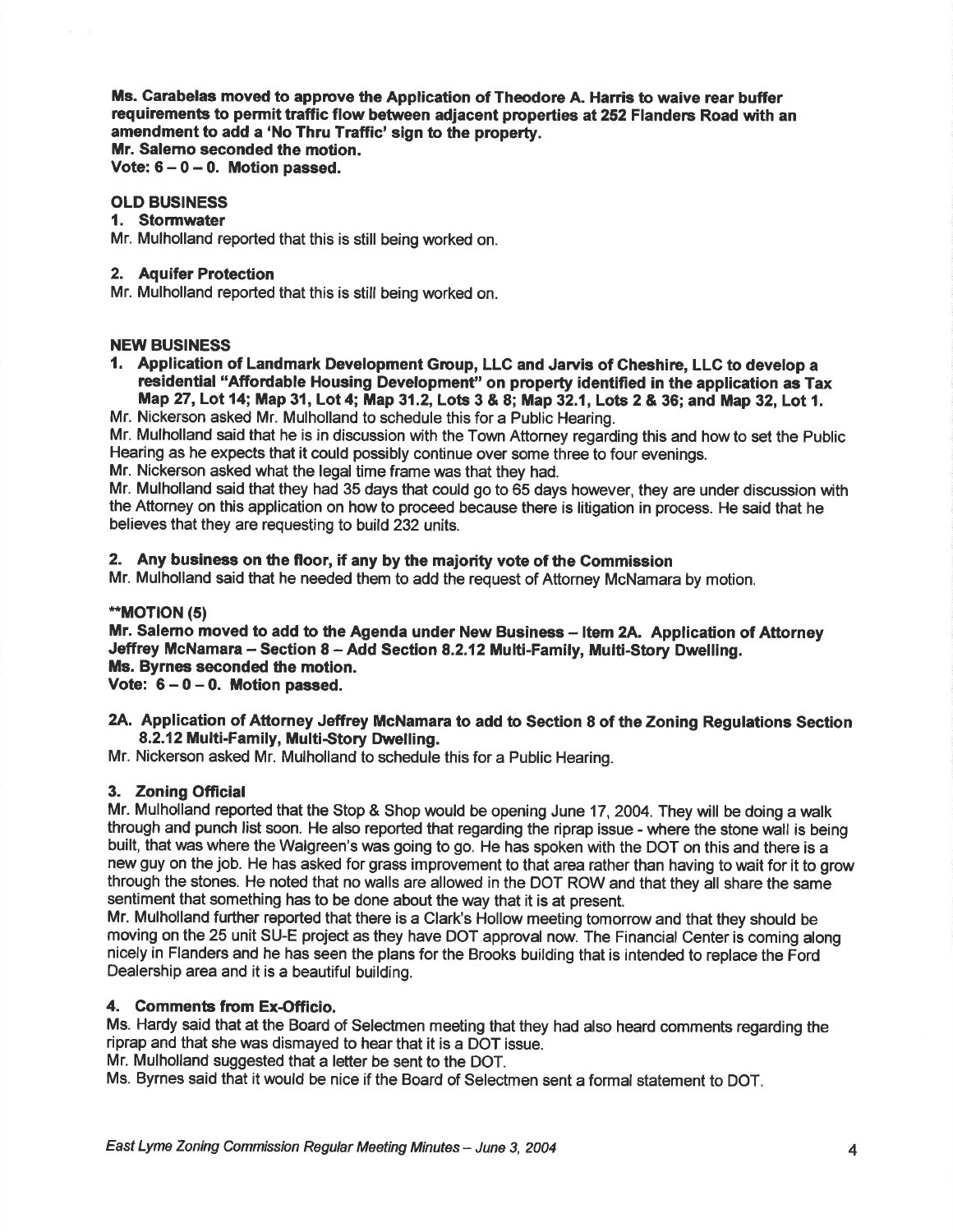Ms. Hardy also said that they might recall that a Quonset hut was going to be erected at the Town Garage site and it appears that there are some second thoughts on that as it is on hold for now.

Ms. Hardy reported that the Board of Selectmen had a discussion on the Charter Revision Draft and they did not recommend combining Planning & Zoning so that is a dead issue. They also did not want to change the Planning Commission to appointed members so that is a dead issue. They will remain elected. lt was also recommended to leave the number of people on the Commission at six - an even number rather than an odd number as they went back five years in the minutes and could not find instances of a problem with a tie. The four year term for the First Selectman and four year staggered terms could not be agreed upon so they will hold another meeting on them with the Charter Revision people and go from there.

Ms. Hardy lastly reported that the 40 lndustrial Park property would be sold to F & F lndustries for \$350,000. The Board of Selectmen agreed upon this, four bid packages were taken out and one was returned. The price was in the range of the appraisal price. This will also go to Town Meeting for approval.

Ms. Carabelas asked Ms. Hardy when the Zoning meetings would be taped for television as she thought that they were going to do this.

Ms. Hardy said that they are working on the sequence on how to operate the equipment so that it will be easy for them to do and/or someone would be here to do it for them.

#### 5. Gomments fiom Zoning Board Liaison to Planning Commission

There was no report.

## 6. Commente fiom Chairman

Mr. Nickerson said that he had nothing further to report.

#### 7. Adjournment

#### \*\*MOTION (6)

Ms. Carabelas moved to adjourn this Regular Meeting of the East Lyme Zoning Commission at 9:53 PM.

Ms. Byrnee seconded the motion. Vote:  $6 - 0 - 0$ . Motion passed.

Respectfully submitted,

Koren Zmitruk, Recording Secretary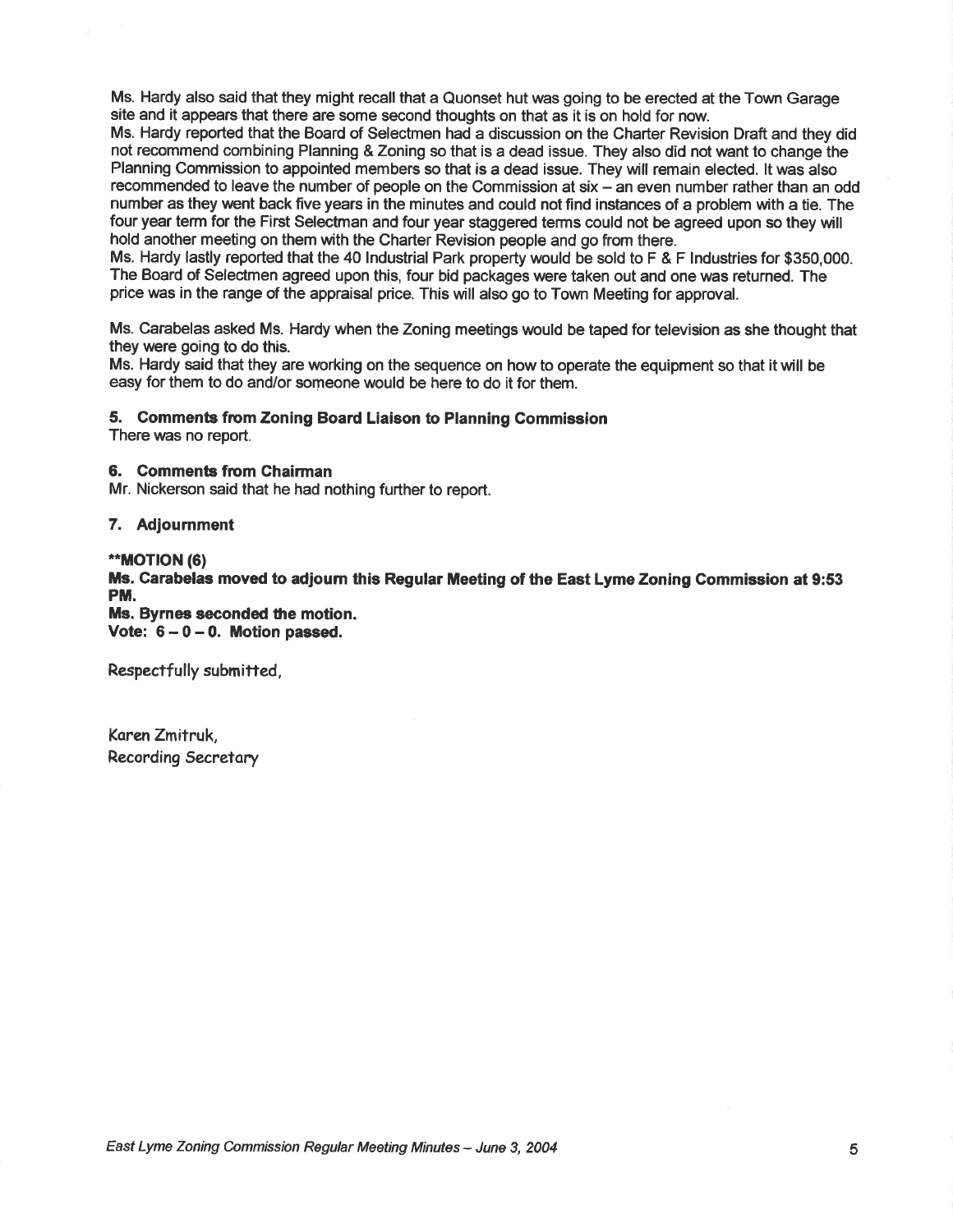